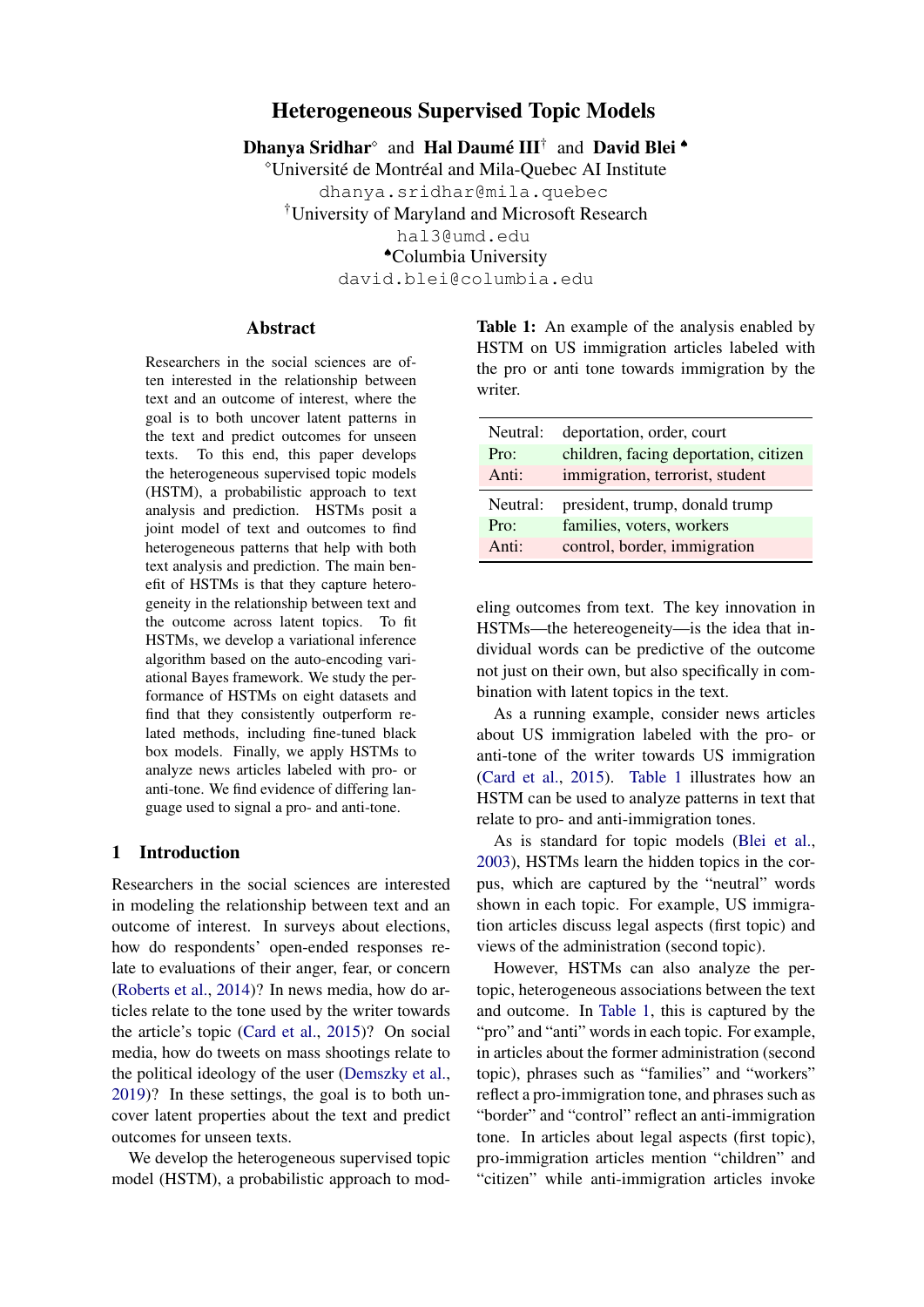"terrorist."

A fitted HSTM can also perform supervised prediction of the outcome from text by using its model of the outcome based on the interactions between the topics and words. For example, an HSTM fit to the immigration articles can predict the pro- or anti-immigration tone of unseen articles about US immigration.

The HSTM contributes to the large body of work on modeling outcomes from text. One common approach is to fine-tune large language models such as BERT [\(Devlin et al.,](#page-11-3) [2018\)](#page-11-3). These black box methods capture complex interactions between parts of text and the outcome, which often leads strong predictive performance. However, it is difficult to visualize the parts of text that drive predictions [\(Feng et al.,](#page-12-0) [2018;](#page-12-0) [Jacovi and Gold](#page-12-1)[berg,](#page-12-1) [2020\)](#page-12-1). Even explanation methods such as saliency maps, rationales and analysis of attention mechanisms are not robust [\(Jain and Wallace,](#page-12-2) [2019;](#page-12-2) [Kindermans et al.,](#page-12-3) [2019;](#page-12-3) [Serrano and Smith,](#page-13-1) [2019\)](#page-13-1) and are often not faithful to the underlying prediction model [\(Jacovi and Goldberg,](#page-12-1) [2020\)](#page-12-1).

Since it is difficult to explain the predictions of black box methods, there has been a push towards more transparent models [\(Rudin,](#page-13-2) [2019\)](#page-13-2). Probabilistic models of text such as topic models [\(Blei](#page-11-2) [et al.,](#page-11-2) [2003\)](#page-11-2) tend to be interpretable to experts [\(Chang et al.,](#page-11-4) [2009\)](#page-11-4) and are a mainstay in social science research for understanding patterns in text data [\(Krippendorff,](#page-12-4) [2018;](#page-12-4) [Grimmer and Stewart,](#page-12-5) [2013\)](#page-12-5). Their supervised counterparts such as supervised topic models [\(McAuliffe and Blei,](#page-12-6) [2008\)](#page-12-6), sparse additive models [\(Eisenstein et al.,](#page-11-5) [2011\)](#page-11-5), multinomial text regression [\(Taddy,](#page-13-3) [2013\)](#page-13-3) and related variants [\(Card et al.,](#page-11-6) [2017\)](#page-11-6) retain this interpretability, enabling exploratory data analysis. However, these probabilistic methods do not capture heterogeneous relationships between text and outcomes, thus limiting their accuracies in the prediction task.

The HSTM enjoys the interpretability of topic models while extending them to capture flexible relationships between text and outcomes. The idea behind HSTMs is that the observed correlation among words provides evidence for latent topics, and latent topics mediate the associations between words and the outcome of interest. To implement this idea, the HSTM posits a joint generative model that captures how latent topics drive both text documents and outcomes. We

fit HSTMs with auto-encoding variational Bayes [\(Kingma and Welling,](#page-12-7) [2013\)](#page-12-7).

We study the HSTM across eight datasets that range from product reviews to surveys about immigration.  $\frac{1}{1}$  $\frac{1}{1}$  $\frac{1}{1}$  First, we evaluate the predictive performance of several methods for supervised text prediction. We compare HSTMs to related topic-modeling approaches [\(Card et al.,](#page-11-6) [2017;](#page-11-6) [McAuliffe and Blei,](#page-12-6) [2008;](#page-12-6) [Blei et al.,](#page-11-2) [2003\)](#page-11-2) and fine-tuned BERT models [\(Devlin et al.,](#page-11-3) [2018\)](#page-11-3). The topic modeling approaches are easy to visualize while the black-box BERT models are difficult to interpret. We find that the HSTM achieves significantly better predictive performance than its topic modeling counterparts across all settings, and performs competitively with BERT in five out of eight settings. Next, we perform an ablation study to understand the effect of different modeling choices made in designing the HSTM. We find that the heterogeneous model of outcomes improves text prediction. Finally, we use news articles to study the use of HSTMs for qualitative data exploration.

### <span id="page-1-1"></span>2 Background

Consider a corpus of  $n$  text documents and their associated outcomes  $\mathfrak{D} = \{ (\mathbf{w}_1, y_1), \dots, (\mathbf{w}_n, y_n) \}.$  Each document  $w_i$  is a sequence of  $m$  word tokens  $\mathbf{w}_i = \{w_{i1} \dots w_{im}\}\$ that come from a vocabulary of size  $V$ . The corpus can also be represented as a bag-of-words (BoW) with matrix x, where  $x_{iv}$  is the frequency (or occurrence count) of word  $\nu$  in document *i*. The outcome  $y_i$  can be real-valued, binary, or categorical.

This work builds on topic models, probabilistic models of latent variables and observed text. We extend a topic model based on products of experts (PoE) [\(Hinton,](#page-12-8) [2002\)](#page-12-8). In a PoE topic model, each word  $w_{ij}$  comes from a product of K (possibly unnormalized) distributions called experts,

$$
p(w_{ij} | \theta, \beta) = \text{Mult}(\sigma(\theta_i^{\top} \beta))
$$

$$
\propto \prod_{v} \exp\left(\sum_{k} \theta_{ik} \beta_{kv}\right)^{v}
$$

$$
\propto \prod_{k} \prod_{v} \exp\left(\theta_{ik} \beta_{kv}\right)^{v}, \tag{1}
$$

where  $\sigma(\cdot)$  is the softmax function, and v is a word in the vocabulary. [Srivastava and Sutton](#page-13-4) [\(2017\)](#page-13-4)

<span id="page-1-0"></span><sup>&</sup>lt;sup>1</sup>The code and data to reproduce the experiments are available at: [https://github.com/dsridhar91/](https://github.com/dsridhar91/hstm) [hstm](https://github.com/dsridhar91/hstm)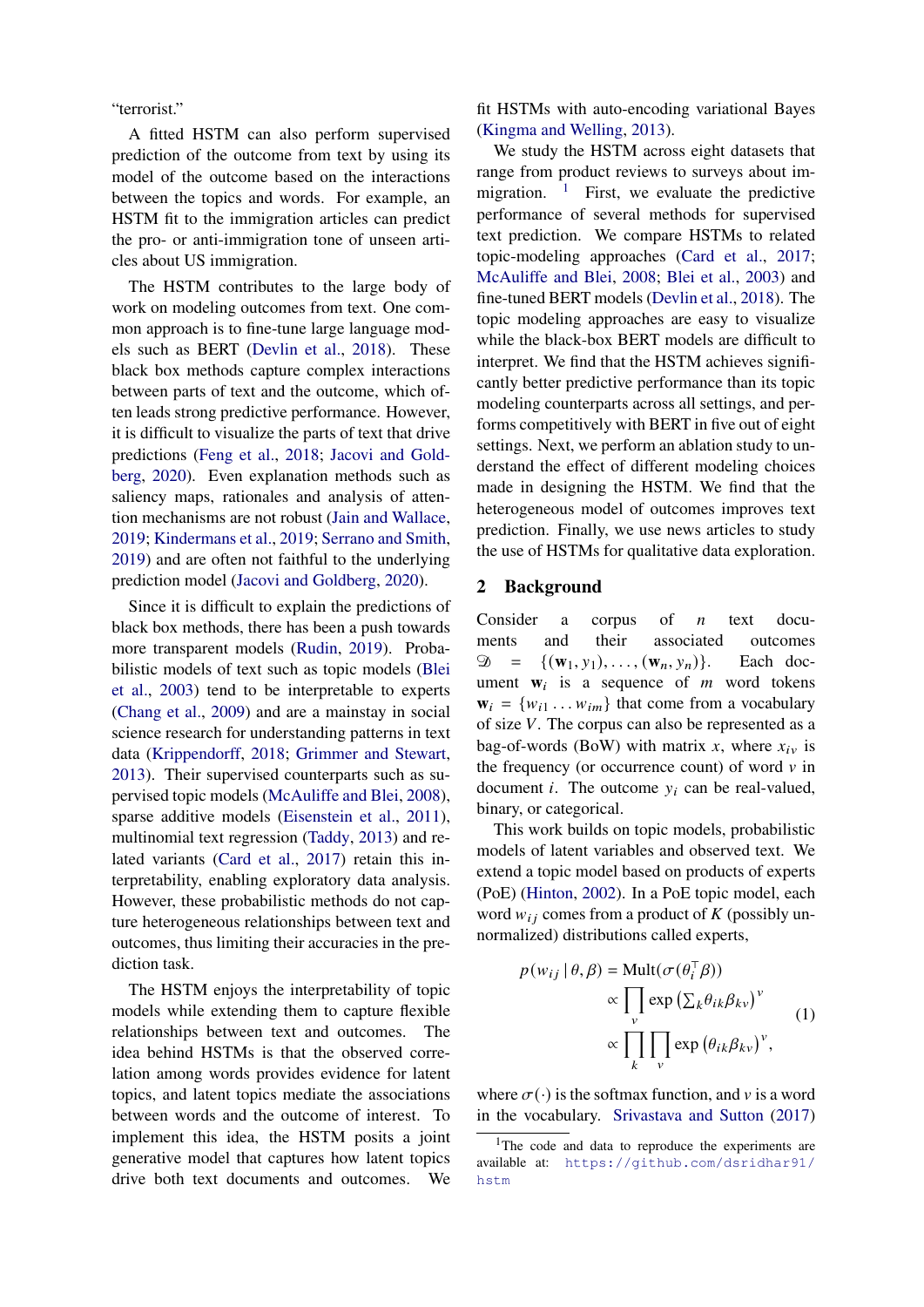refer to this model as ProdLDA.

Each document is associated with a local latent variable  $\theta_i$  on the K-dimensional simplex ( $\Delta^K$ ). <sup>[2](#page-2-0)</sup> Each entry  $\theta_{ik}$  is the document's affinity for the  $k$ -th expert. The  $k$ -th expert is governed by the global variable  $\beta_k \in \mathbb{R}^V$ . Each entry  $\beta_{kv}$  is the  $k$ -th expert's affinity for word  $v$ .

The PoE topic model is different than latent Dirichlet allocation (LDA) [\(Blei et al.,](#page-11-2) [2003\)](#page-11-2), a mixed membership model. To draw a word from LDA, it must have high probability in at least one component. In contrast, in a PoE topic model, to draw a word, all  $K$  experts must have a high affinity for the word. Consequently, PoE topic models tend to result in more contrasting topics [\(Srivas](#page-13-4)[tava and Sutton,](#page-13-4) [2017\)](#page-13-4).

# <span id="page-2-3"></span>3 The Heterogeneous Supervised Topic Model

We present the heterogeneous supervised topic model (HSTM). It combines a PoE topic model of words with a heterogeneous model of the outcomes. The HSTM captures how the words that predict the outcome will vary across latent themes of the text.

The HSTM is a generative model of a text and outcome pair  $(\mathbf{w}_i, y_i)$ . To generate the text  $\mathbf{w}_i$ , the HSTM uses the PoE topic model described in [§ 2,](#page-1-1) and involves the same global and local latent variables  $\beta$  and  $\theta_i$ . Additionally, it includes a global intercept term  $b \in \mathbb{R}^V$ . The model of text is,

$$
w_{ij} | \theta, \beta, b \sim \text{Mult}(\sigma(b + \theta_i^{\top} \beta)). \tag{2}
$$

Each entry  $b_v$  is an intercept that reflects the baseline popularity of the word  $\nu$  in the corpus. In including this intercept, we follow [Eisenstein et al.](#page-11-5) [\(2011\)](#page-11-5); [Roberts et al.](#page-13-0) [\(2014\)](#page-13-0); [Card et al.](#page-11-6) [\(2017\)](#page-11-6).

The local latent variable  $\theta_i$  is parameterized by a logistic-Normal prior,

$$
r_i \in \mathbb{R}^K \sim \mathcal{N}(0, \mathbb{I})
$$
  
\n
$$
\theta_i \in \Delta^K = \sigma(r_i).
$$
 (3)

The priors on the global latent variables are

$$
\beta_k \in \mathbb{R}^V \sim \mathcal{N}(0, \mathbb{I})
$$
  
\n
$$
b \in \mathbb{R}^V \sim \text{Laplace}(0, \lambda \mathbb{I}).
$$
 (4)

The variables  $\beta$  describe the latent structure of text. In [Table 1,](#page-0-0) we visualized the neutral words by ranking the values of each vector  $\beta_k$ . In the topic about legal aspects of US immigration, the values of  $\beta_k$  were large for words such as "deportation" and "court".

After generating the document  $w_i$ , the HSTM generates its outcome  $y_i$  using a generalized linear model [\(McCullough and Nelder,](#page-12-9) [1989\)](#page-12-9). Each outcome y is from an exponential family  $f(y; \eta(\cdot))$ (e.g., Bernoulli, Normal, Categorical) whose natural parameter  $\eta(\cdot)$  is a linear function of latent variables and text  $x_i$ .

The outcome model involves the global variables  $\beta$  and local variables  $\theta_i$ . Additionally, the outcome model includes global latent variables  $a \in \mathbb{R}^K, \omega \in \mathbb{R}^V$  and  $\gamma_k \in \mathbb{R}^V$ , which are vectors of coefficients. Let  $\Theta_i = \{x_i, \theta_i, \beta, \gamma, a, \omega\}.$ The outcome model is,

$$
y_i | \Theta_i \sim f(y; \eta(\Theta_i)),
$$
  
where

<span id="page-2-1"></span>Linear in topics Linear in words

$$
\eta(\Theta_i) = \widehat{a^{\top} \theta_i} + \widehat{\omega^{\top} x_i}
$$
\n
$$
+ \underbrace{\sum_{v} x_{iv} (\sum_{k} \theta_{ik} \beta_{kv} \gamma_{kv})}_{\text{Heterogeneity}}.
$$
\n(5)

The priors for the global latent variables in the outcome model are

$$
a \in \mathbb{R}^{K} \sim \mathcal{N}(0, \mathbb{I})
$$
  
\n
$$
\omega \in \mathbb{R}^{V} \sim \text{Laplace}(0, \lambda \mathbb{I})
$$
 (6)  
\n
$$
\gamma_{k} \in \mathbb{R}^{V} \sim \text{Laplace}(0, \tau \mathbb{I}).
$$

The first term in [Eq. 5](#page-2-1) is  $\theta_i^{\top}a$ . It captures the relationship between the context of a document and the outcome, similar to supervised topic models [\(McAuliffe and Blei,](#page-12-6) [2008;](#page-12-6) [Card et al.,](#page-11-6) [2017;](#page-11-6) [Roberts et al.,](#page-13-0) [2014;](#page-13-0) [Eisenstein et al.,](#page-11-5) [2011\)](#page-11-5).

<span id="page-2-2"></span>The second term is  $x_i^{\dagger} \omega$ . The coefficients  $\omega$ capture which words are predictive of the outcome, regardless of the context. When the value  $\omega_{v}$  is negative, the vocabulary word v has a negative pull on the outcome. The interpretation is similar for positive values.

In the last term of [Eq. 5,](#page-2-1) the word frequency  $x_{iv}$ is multiplied by a quantity that is factorized over the K experts. Each term  $\theta_{ik}\beta_{kv}$  is the contribution of expert  $k$  to the unnormalized log probability of word  $v$  in document *i*. The variable  $\gamma$  modulates this term to predict the outcome.

In [Table 1,](#page-0-0) the word "deportation" has a large value of  $\theta_{ik}\beta_{kv}$  in articles about legal aspects of

<span id="page-2-0"></span><sup>2</sup>This is not necessary to define a PoE but [Srivastava and](#page-13-4) [Sutton](#page-13-4) [\(2017\)](#page-13-4) show that it results in higher quality topics.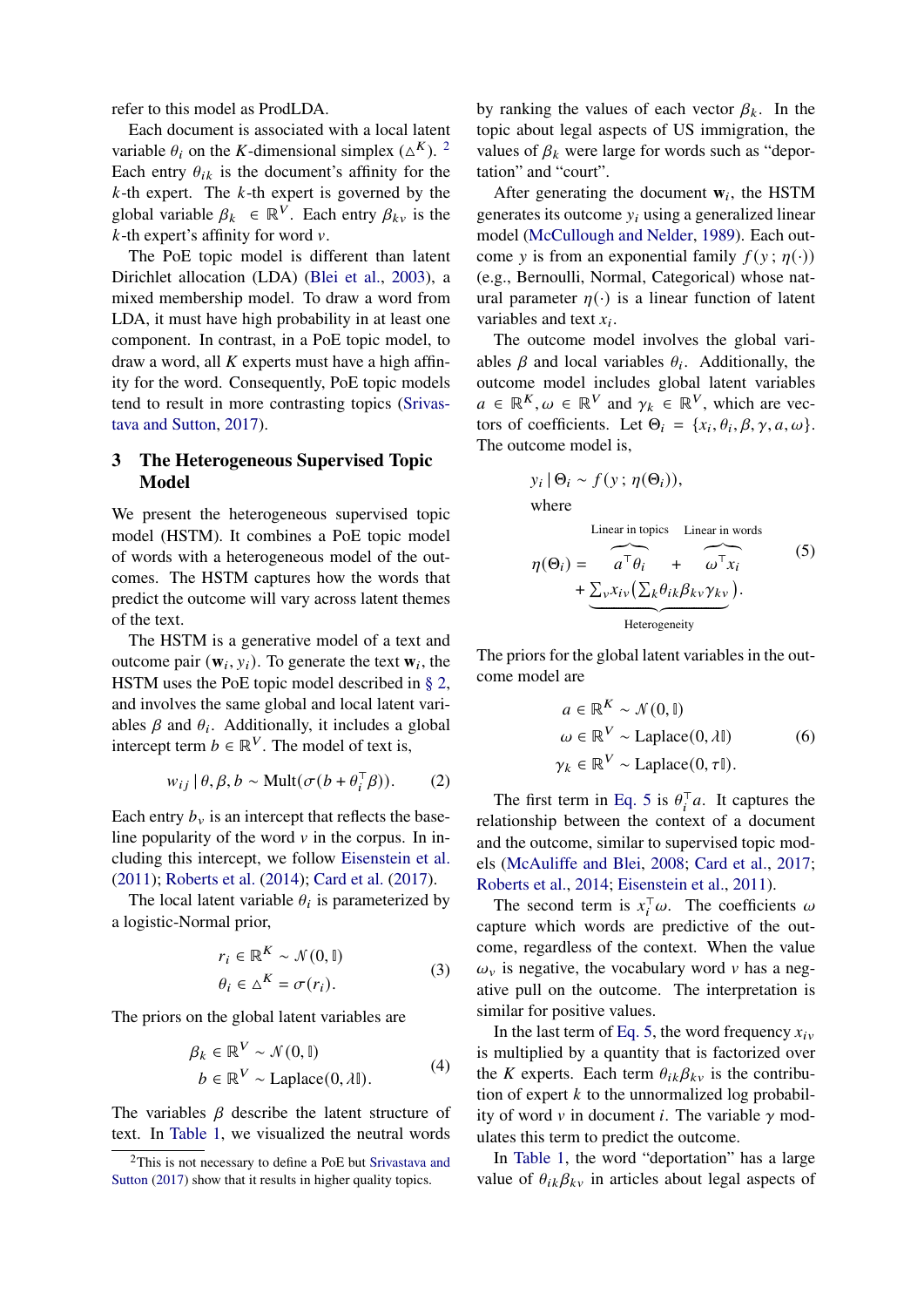US immigration. However, it may not carry much signal about the pro- or anti-immigration tone. Thus, the corresponding value of  $\gamma_{kv}$  for "deportation" will be small. The word "citizen" has a large value of  $\gamma_{kv}$  since it has a positive pull on the tone taken towards immigration. The anti-immigration word "terrorist" has a large negative value of  $\gamma_{kv}$ .

Since the variables  $\gamma$  and  $\beta$  are both realvalued, we cannot immediately interpret positive (and negative) values of  $\gamma$  as pro and anti words. [Table 1](#page-0-0) visualizes the pro and anti words in each context by ranking the values of  $\frac{\gamma_{kv}}{\beta_{kv}}$ . When this rescaled variable is positive, the word  $\nu$  is associated with a pro-immigration tone.

# 4 Inference

Given a dataset  $\mathcal D$  of documents and outcomes, we perform maximum a posteriori (MAP) estimation of the global variables  $\mu = {\beta, \gamma, a, \omega}$  and variational inference for the local latent variables  $r_i$ , which is  $\theta_i$  on the logit scale [\(Eq. 3\)](#page-2-2). We follow the work on auto-encoding variational Bayes [\(Kingma and Welling,](#page-12-7) [2013\)](#page-12-7).

The local latent variable  $r_i$  comes from an amortized variational family  $q_{\phi}(r_i | \mathbf{w}_i)$ , a multivariate Normal distribution whose mean and diagonal covariance are parameterized by a neural network called the encoder. The encoder has weights  $\phi$  and take the text  $w_i$  as input.

We maximize the evidence lower bound (ELBO),

$$
\mathcal{L}(\phi, \mu) = \frac{1}{n} \sum_{i=1}^{n} \mathbb{E}_{r_i} \left[ \log p(\mathbf{w}_i | r_i, \mu) + \log p(y_i | r_i, \mathbf{w}_i, \mu) \right] - KL(q_{\phi}(r_i | \mathbf{w}_i) || p(r_i)) + \log p(\mu), \tag{7}
$$

a bound on the log marginal likelihood of the documents,  $\sum_{i=1}^{n} \log p(\mathbf{w}_i | \mu)$ . The expectation is taken with respect to the variational distribution  $q_{\phi}(r_i | \mathbf{w}_i)$ . The term  $\log p(\mu)$  corresponds to L1 and  $L2$  penalty terms,

$$
\log p(\mu) = \left(\lambda \sum_{v} |b_{v}| + |\omega_{v}|\right) + \left(\tau \sum_{k,v} |\gamma_{kv}|\right) + \left(\sum_{k,v} \beta_{kv}^2 + \sum_{k} a_k^2\right)
$$
\n(8)

We maximize the ELBO with stochastic gradient descent. When taking gradients,  $\nabla \mathbb{E}_{q_{\phi}(r_i \mid \mathbf{w}_i)}(\cdot)$ poses a challenge. We approximate this gradient with the reparameterization trick [\(Kingma and](#page-12-7) [Welling,](#page-12-7) [2013\)](#page-12-7). We approximate  $\mathbb{E}_{q_{\phi}(r_i | \mathbf{w}_i)}(\cdot)$ with Monte Carlo and sample  $r \sim q_{\phi}(r_i | \mathbf{w}_i)$  by drawing from  $\mathcal{N}(0, 1)$  and applying the locationscale transformation with the mean and variance of  $q_{\phi}(\cdot)$ . Then  $\nabla \mathcal{L}(\phi, \mu)$  can be computed with automatic differentiation. (We use PyTorch; implementation details are discussed below.)

After fitting HSTMs, we use the estimated values  $\hat{\beta}$ ,  $\hat{\omega}$  and  $\hat{\gamma}$  to visualize the results in [Table 1.](#page-0-0) To form predictions for a new document  $w_d$ , we obtain its representation  $\hat{\theta}_d$  by passing the words through the encoder. We make predictions using [Eq. 5](#page-2-1) with the fitted variables.

## 5 Related Work

HSTMs contribute to the work on extending topic models [\(Blei et al.,](#page-11-2) [2003\)](#page-11-2) for supervised prediction [\(McAuliffe and Blei,](#page-12-6) [2008;](#page-12-6) [Lacoste-Julien](#page-12-10) [et al.,](#page-12-10) [2008;](#page-12-10) [Eisenstein et al.,](#page-11-5) [2011;](#page-11-5) [Roberts et al.,](#page-13-0) [2014;](#page-13-0) [Card et al.,](#page-11-6) [2017\)](#page-11-6) and for modeling covariates [\(Taddy,](#page-13-3) [2013\)](#page-13-3) such as authorship [\(Rosen-Zvi](#page-13-5) [et al.,](#page-13-5) [2012\)](#page-13-5), political ideology [\(Nguyen et al.,](#page-12-11) [2013\)](#page-12-11), voting behavior [\(Nguyen et al.,](#page-12-12) [2015;](#page-12-12) [Vafa](#page-13-6) [et al.,](#page-13-6) [2020\)](#page-13-6), or category tags [\(Ramage et al.,](#page-12-13) [2009\)](#page-12-13).

In this line of work, HSTMs are most closely related to the neural models for documents with metadata (i.e., outcomes) proposed by [Card et al.](#page-11-6) [\(2017\)](#page-11-6). [Card et al.](#page-11-6) [\(2017\)](#page-11-6) develop a general framework for topic models fit using autoencoding variational Bayes. In their framework, either the outcomes are predicted from the inferred topics or interactions between the topics and outcomes are used to model text. In the latter task, the interaction effects learned by the neural models are similar to the heterogeneity that HSTMs capture. However, the neural model framework does not accommodate predicting outcomes and capturing heterogeneity with the same model. In contrast, HSTMs can simultaneously capture topicdriven heterogeneity and enable supervised prediction based on the heterogeneous patterns.

HSTMs also relate to the literature on neural topic models [\(Dieng et al.,](#page-11-7) [2019;](#page-11-7) [Miao et al.,](#page-12-14) [2016;](#page-12-14) [Benton and Dredze,](#page-10-0) [2018;](#page-10-0) [Cao et al.,](#page-11-8) [2015;](#page-11-8) [Das](#page-11-9) [et al.,](#page-11-9) [2015;](#page-11-9) [Nguyen et al.,](#page-12-11) [2013;](#page-12-11) [Srivastava and](#page-13-4) [Sutton,](#page-13-4) [2017;](#page-13-4) [Lau et al.,](#page-12-15) [2017;](#page-12-15) [He et al.,](#page-12-16) [2017;](#page-12-16)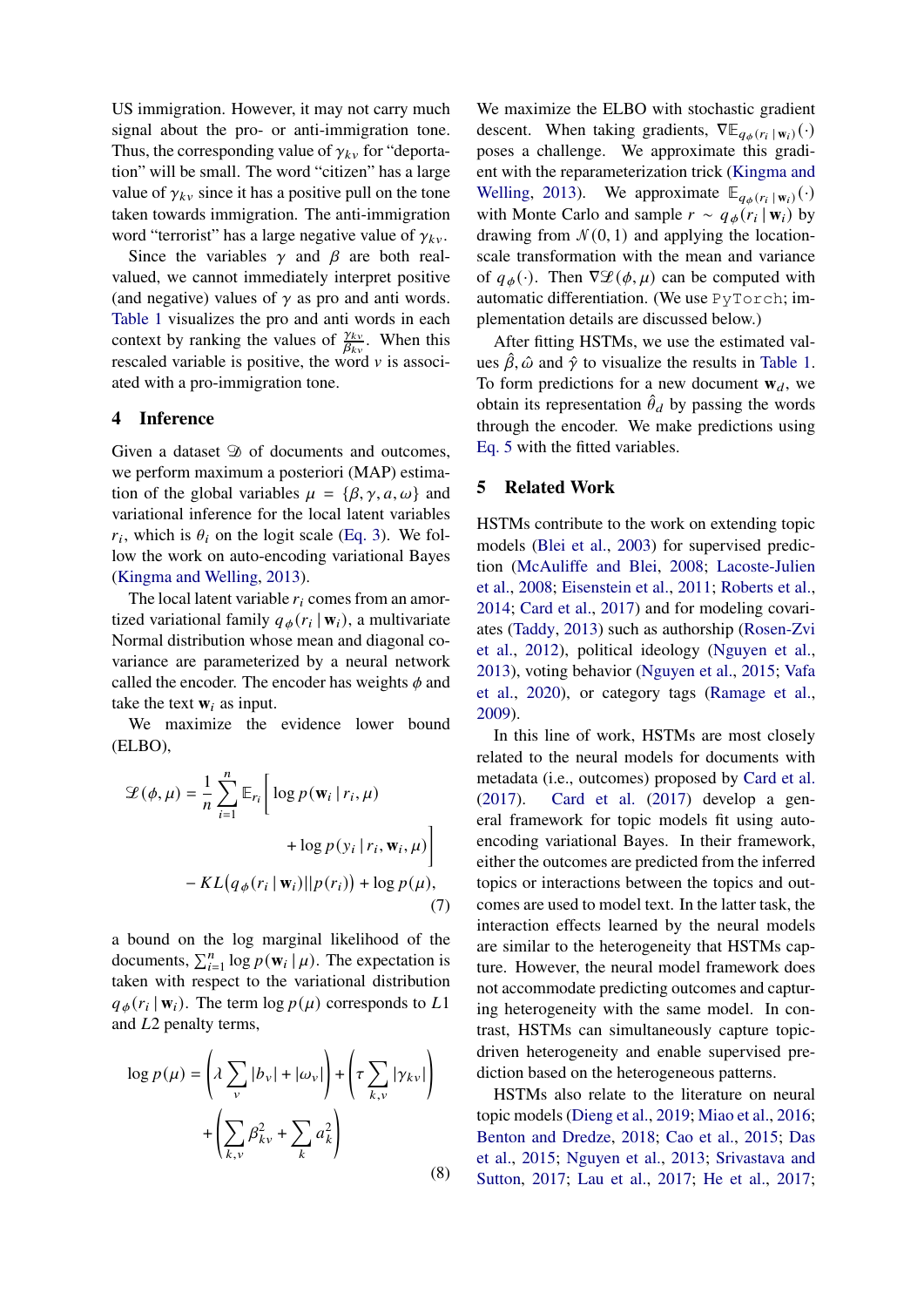[Larochelle and Lauly,](#page-12-17) [2012\)](#page-12-17). Within this line of work, the HSTM builds on [Srivastava and Sut](#page-13-4)[ton](#page-13-4) [\(2017\)](#page-13-4), who proposed a PoE topic model and adapted auto-encoding variational Bayes [\(Kingma](#page-12-7) [and Welling,](#page-12-7) [2013\)](#page-12-7) for topic models. In contrast to their work, which proposes a generative model of text, HSTMs are joint models of text and outcomes, enabling supervised prediction and text analysis that reveals how text relates to the outcome of interest.

# 6 Empirical Studies

We empirically evaluate HSTMs with eight datasets. The code and data to reproduce the results are available at [https://github.com/](https://github.com/dsridhar91/hstm) [dsridhar91/hstm](https://github.com/dsridhar91/hstm).

Our empirical analysis is driven by three key questions: 1) How does the predictive performance of HSTMs compare to that of related methods? 2) How do different modeling components of HSTMs contribute to their performance? 3) How do HSTMs help exploratory text analysis?

For predictive performance, we find that: 1) in all eight settings that we study, the predictive performance of HSTMs significantly improves upon the results of approaches that also use a bag-ofwords approach to representing text, making them easy to visualize; 2) in five out of eight settings, HSTMs are competitive with fine-tuned BERT models, a state-of-the-art transformer based approach that is difficult to interpret (in contrast, HSTMs are easy to visualize); 3) in four out of eight settings, the terms in [Eq. 5](#page-2-1) that capture heterogeneity in the outcome model significantly improve prediction.

For exploratory text analysis, we apply HSTMs to analyze news articles labeled with the writer's pro- or anti-tone. Using the media framing corpus [\(Card et al.,](#page-11-0) [2015\)](#page-11-0), we study articles on US immigration, same sex marriage, the death penalty and gun control. In all article subjects, we find evidence of differing pro-issue and anti-issue word choices across learned topics.

### 6.1 Datasets and preprocessing

We studied eight text corpora with labeled outcomes.

Amazon office products. This dataset contains the text of Amazon reviews for office-related products and each review's corresponding rating (one

to five stars).  $3$  We used a randomly selected subset of 20k reviews. We normalized the ratings to be  $\in [0, 1]$ , and studied the regression task of predicting the normalized rating from text.

Amazon grocery products. This dataset contains the text of Amazon reviews and their ratings for grocery-related products.  $4$  Here, we are interested in the binary classification task of predicting a positive or negative review from text. We again randomly selected 20k reviews. We discarded reviews that had a 3-star rating and binned the remaining reviews into two categories: positive reviews (1- and 2-star ratings) and negative reviews (4- and 5-star ratings).

Yelp reviews. This dataset contains Yelp reviews. [5](#page-4-2) We considered a subset of 20k reviews ranging across all businesses. Each review has an associated rating for the business, ranging from one to four stars. The reviews were again binned as positive and negative based on their ratings. We consider the binary classification of positive and negative reviews from text.

PeerRead. This dataset comes from PeerRead, [\(Kang et al.,](#page-12-18) [2018\)](#page-12-18), a corpus of computer-science papers. The dataset contains each paper's abstract and whether or not they were accepted to a conference. We consider a subset of papers posted to the arXiv under cs.cl, cs.lg, or cs.ai between 2007 and 2017 inclusive. [6](#page-4-3) The dataset includes 11,778 papers, of which 2,891 are accepted. We study the binary classification of acceptance (or not) from abstracts.

Media framing corpus The last four datasets come from the media framing corpus [\(Card et al.,](#page-11-0) [2015\)](#page-11-0), a corpus of news articles labeled with the pro or anti tone taken by the writer towards the article subject. We follow [Card et al.](#page-11-6) [\(2017\)](#page-11-6) in analyzing this dataset. We consider articles across four subjects: US immigration, same sex marriage, death penalty, and gun rights. Each subject

<span id="page-4-1"></span><span id="page-4-0"></span><sup>3</sup>http://jmcauley.ucsd.edu/data/amazon/ <sup>4</sup>http://jmcauley.ucsd.edu/data/amazon/

<span id="page-4-3"></span><span id="page-4-2"></span><sup>5</sup>http://www.yelp.com/dataset\_challenge

<sup>6</sup>The dataset only includes papers which are not cross listed with any non-cs categories and are within a month of the submission deadline for a target conference. The conferences are ACL, EMNLP, NAACL, EACL, TACL, NeurIPS, ICML, ICLR and AAAI. A paper is marked as accepted if it appeared in one of the target venues. Otherwise, the paper is marked as rejected.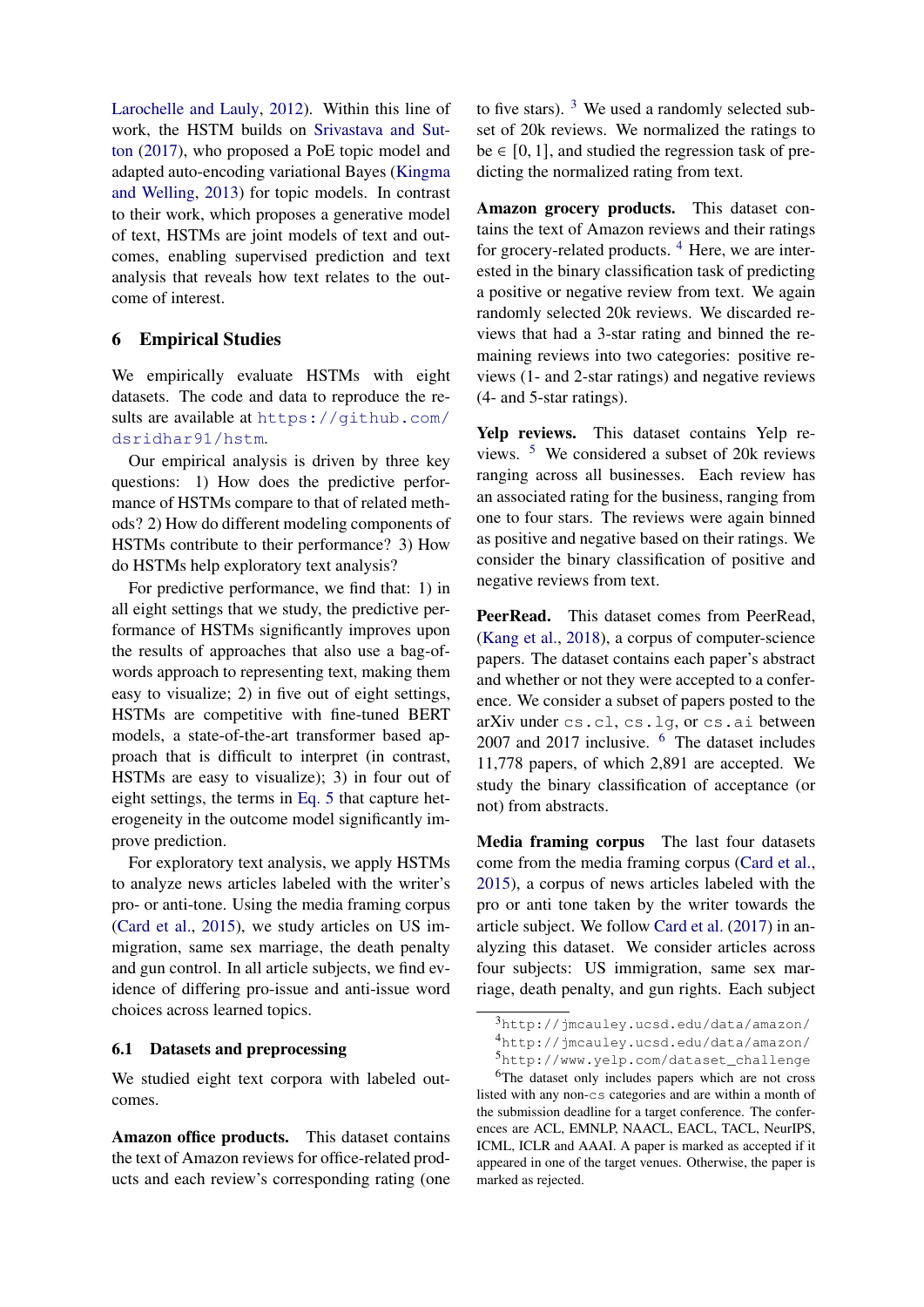Table 2: Description of the methods compared.

<span id="page-5-0"></span>

| <b>Method</b> | <b>Description</b>                                                          |
|---------------|-----------------------------------------------------------------------------|
| BoW           | Regression with bag-of-words (BoW) frequencies as features                  |
| LDA           | Regression with document representation from LDA (Blei et al., 2003)        |
| $Bow + LDA$   | Regression with BoW and document representation from LDA                    |
| <b>PCA</b>    | Regression with PCA word embeddings, averaged over document                 |
| sLDA          | Supervised LDA (McAuliffe and Blei, 2008) with auto-encoding VB inference   |
| <b>STM</b>    | Supervised PoE topic model (Card et al., 2017)                              |
| <b>BERT</b>   | Pre-trained BERT embeddings fine-tuned for prediction (Devlin et al., 2018) |
| <b>HSTM</b>   | Full model fit jointly (this paper)                                         |

consists of about 4k articles. We study the binary classification of pro/anti tone from articles.

Pre-processing. For each dataset, we constructed a vocabulary of unigrams that occurred in at least 0.07% and in no more than 90% of the documents, and bigrams that occurred in at least 0.7% of the documents as our vocabulary. We considered normalized frequencies as BoW features.

# 6.2 Experimental Setup

[Table 2](#page-5-0) describes all the methods that we compared in the empirical studies.

Implementation details. For logistic regression, ridge regression, PCA and LDA, we used Python's sklearn package with default settings.

We implemented the BERT method with the transformers Python library<sup>[7](#page-5-1)</sup>. The BERT method uses the raw text as input, with a maximum token length of 128. To predict, we apply a linear map from the final hidden layer, averaged over all tokens, to the outcome. The BERT method was fine tuned for 5 epochs using stochastic gradient descent with optimization using Adam [\(Kingma and Ba,](#page-12-19) [2015\)](#page-12-19). We used a learning rate of  $1 \times 10^{-5}$ .

STMs, sLDA and HSTM were all implemented with PyTorch. For sLDA, we fit the model proposed by [McAuliffe and Blei](#page-12-6) [\(2008\)](#page-12-6) but replace the Dirichlet priors with logistic Normal priors to enable stochastic optimization. For auto-encoding VB inference, we used an encoder with two hidden layers of size 300, ReLU activation, and batchnormalization after each layer. For stochastic optimization with Adam, we use automatic differentiation in PyTorch. We used a learning rate of 0.01 based on recommendations from [Srivastava](#page-13-4)

[and Sutton](#page-13-4) [\(2017\)](#page-13-4); [Card et al.](#page-11-6) [\(2017\)](#page-11-6). These methods and BERT were trained on Titan GPUs.

Hyperparameters. To fit HSTMs, STMs, sLDA, PCA and LDA, we used 50 topics for PeerRead and Semantic Scholar, 30 for Amazon office products and Yelp, 20 for Amazon grocery products, and 10 for all media framing corpus subjects to fit LDA, PCA and this paper's methods, chosen based on validation log likelihood.

For HSTMs, we selected values of the Laplace prior hyperparameters  $\tau$  and  $\lambda$  based on crossvalidated prediction error.

Experimental details. Following the work of [Vafa et al.](#page-13-6) [\(2020\)](#page-13-6), we initialize the variables  $\beta$  with a pre-trained model. Specifically, we fit LDA and use the log topics to initialize  $\beta$ . With this initialization, we reweight the KL term to be  $2 \cdot D_{KL}(\cdot)$ following work on  $\beta$ -VAE [\(Higgins et al.,](#page-12-20) [2016\)](#page-12-20) to encourage the posterior to be closer to the prior. For a fair comparison with STMs [\(Card et al.,](#page-11-6) [2017\)](#page-11-6), we fit it using the same optimization strategies as we use for the HSTM. We also initialize the unnormalized topics using log topics from LDA as we do with the HSTM.

### 6.3 Predictive Performance

We investigate how HSTMs perform on prediction tasks relative to related methods. First, we compare HSTMs against the other methods that also use a bag-of-words approach to representing documents. This includes all the compared methods except for fine-tuned BERT models. The goal is to assess how HSTMs perform compared to other approaches that are also easy to visualize. Second, we compare HSTMs to fine-tuned BERT models, a state-of-the-art approach to supervised text prediction based on transformers. In contrast to

<span id="page-5-1"></span><sup>7</sup>[https://huggingface.co/transformers/](#page-13-4)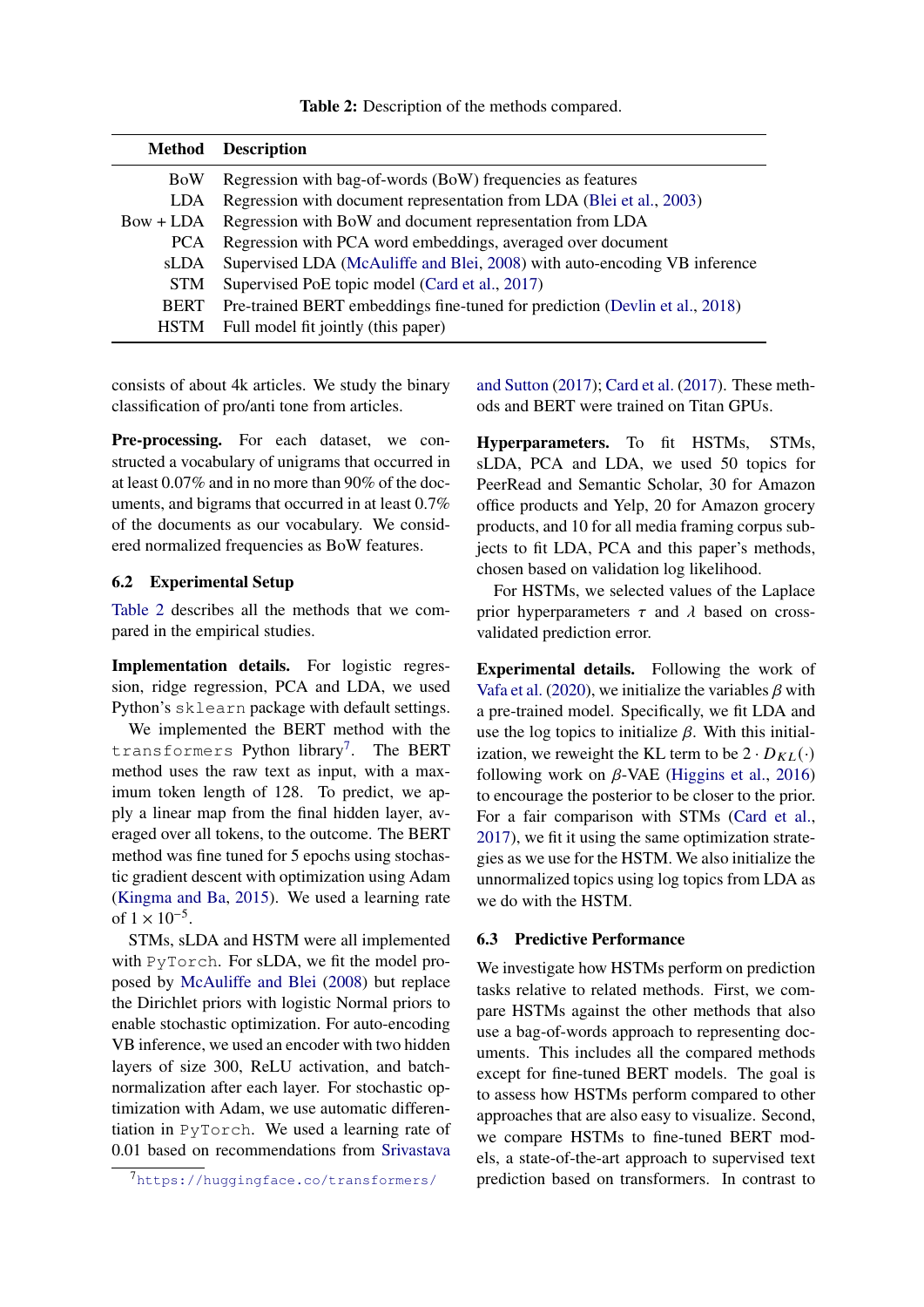<span id="page-6-0"></span>Table 3: The HSTM achieves the best predictive performance across five datasets. Metrics are averages from cross validation across five folds (with standard errors in parenthesis). For regression, we report mean squared error (lower is better). For binary prediction, we report accuracy (higher is better). Bolded numbers indicate that the result shows a statistically significant improvement over the next best performing method (with a significance level of  $\alpha = 0.01$ ).

| Amazon office |  |
|---------------|--|
|               |  |

#### Yelp

#### PeerRead

Death penalty

Method Accuracy BoW 0.66 (0.02)  $BoW + LDA = 0.70(0.01)$ LDA 0.69 (0.02) PCA 0.70 (0.01) sLDA 0.69 (0.01) STM 0.69 (0.01) HSTM 0.78 (0.02)

| <b>Method</b> | <b>MSE</b> | Method      | Accuracy    | Method      | Accuracy    |
|---------------|------------|-------------|-------------|-------------|-------------|
| <b>BoW</b>    | 0.80(0.04) | BoW         | 0.83(0.005) | <b>BoW</b>  | 0.76(0.01)  |
| $Bow + LDA$   | 0.78(0.04) | $Bow + LDA$ | 0.84(0.008) | $Bow + LDA$ | 0.79(0.004) |
| <b>LDA</b>    | 0.90(0.04) | LDA         | 0.82(0.007) | <b>LDA</b>  | 0.79(0.005) |
| <b>PCA</b>    | 0.87(0.04) | <b>PCA</b>  | 0.78(0.005) | <b>PCA</b>  | 0.78(0.01)  |
| sLDA          | 0.88(0.04) | sLDA        | 0.78(0.03)  | sLDA        | 0.76(0.01)  |
| <b>STM</b>    | 0.93(0.05) | <b>STM</b>  | 0.83(0.005) | <b>STM</b>  | 0.78(0.006) |
| <b>HSTM</b>   | 0.70(0.03) | <b>HSTM</b> | 0.91(0.005) | <b>HSTM</b> | 0.81(0.01)  |

US immigration

Gun rights

#### Amazon grocery

| Method      | Accuracy    | <b>Method</b> | Accuracy   |
|-------------|-------------|---------------|------------|
| BoW         | 0.89(0.003) | <b>BoW</b>    | 0.62(0.01) |
| $BoW + LDA$ | 0.90(0.004) | $BoW + LDA$   | 0.71(0.03) |
| LDA         | 0.89(0.004) | <b>LDA</b>    | 0.70(0.02) |
| PCA         | 0.88(0.004) | <b>PCA</b>    | 0.71(0.03) |
| sLDA        | 0.90(0.003) | sLDA          | 0.67(0.03) |
| <b>STM</b>  | 0.90(0.002) | <b>STM</b>    | 0.72(0.02) |
| <b>HSTM</b> | 0.93(0.004) | <b>HSTM</b>   | 0.80(0.01) |
|             |             |               |            |

#### Same sex marriage

| <b>Method</b> | Accuracy   | <b>Method</b> | Accuracy   |
|---------------|------------|---------------|------------|
| <b>BoW</b>    | 0.73(0.01) | BoW           | 0.69(0.01) |
| $BoW + LDA$   | 0.75(0.01) | $BoW + LDA$   | 0.69(0.02) |
| <b>LDA</b>    | 0.74(0.01) | <b>LDA</b>    | 0.69(0.02) |
| <b>PCA</b>    | 0.76(0.01) | <b>PCA</b>    | 0.70(0.01) |
| sLDA          | 0.75(0.01) | sLDA          | 0.70(0.01) |
| <b>STM</b>    | 0.77(0.01) | <b>STM</b>    | 0.69(0.02) |
| <b>HSTM</b>   | 0.83(0.01) | <b>HSTM</b>   | 0.78(0.02) |

### HSTMs, BERT models are difficult to visualize.

Comparisons to BoW-based approaches. [Ta](#page-6-0)[ble 3](#page-6-0) compares HSTMs to the related methods in [Table 2](#page-5-0) across the eight datasets. For binary prediction tasks, we report the average accuracy across five folds. For regression tasks, we report the average mean squared error (MSE). Bolded results show a statistically significant improvement over the next best performing method (at significance level  $\alpha = 0.01$ ). <sup>[8](#page-6-1)</sup>

The results in [Table 2](#page-5-0) suggest that among approaches that are easy to visualize, HSTMs offer the best predictive performance. In all eight datasets, the HSTM achieves improvements in predictive performance that are statistically significant when compared to the next best performing method (and by extension, all other compared methods). There is variation in which method comes closest to the performance of HSTMs. In the Amazon office and PeerRead settings, the

<span id="page-6-1"></span><sup>&</sup>lt;sup>8</sup>We apply a Student's *t*-test to evaluate the null hypothesis that the methods' true mean results are the same. The test statistic follows a Student's *t*-distribution. For binary classification, accuracy reflects the probability of successfully

predicting the true label in a Binomial distribution. However, since the Binomial distribution is well-approximated by a Normal distribution when the sample size is large, we use the  $t$ -test even for classification tasks.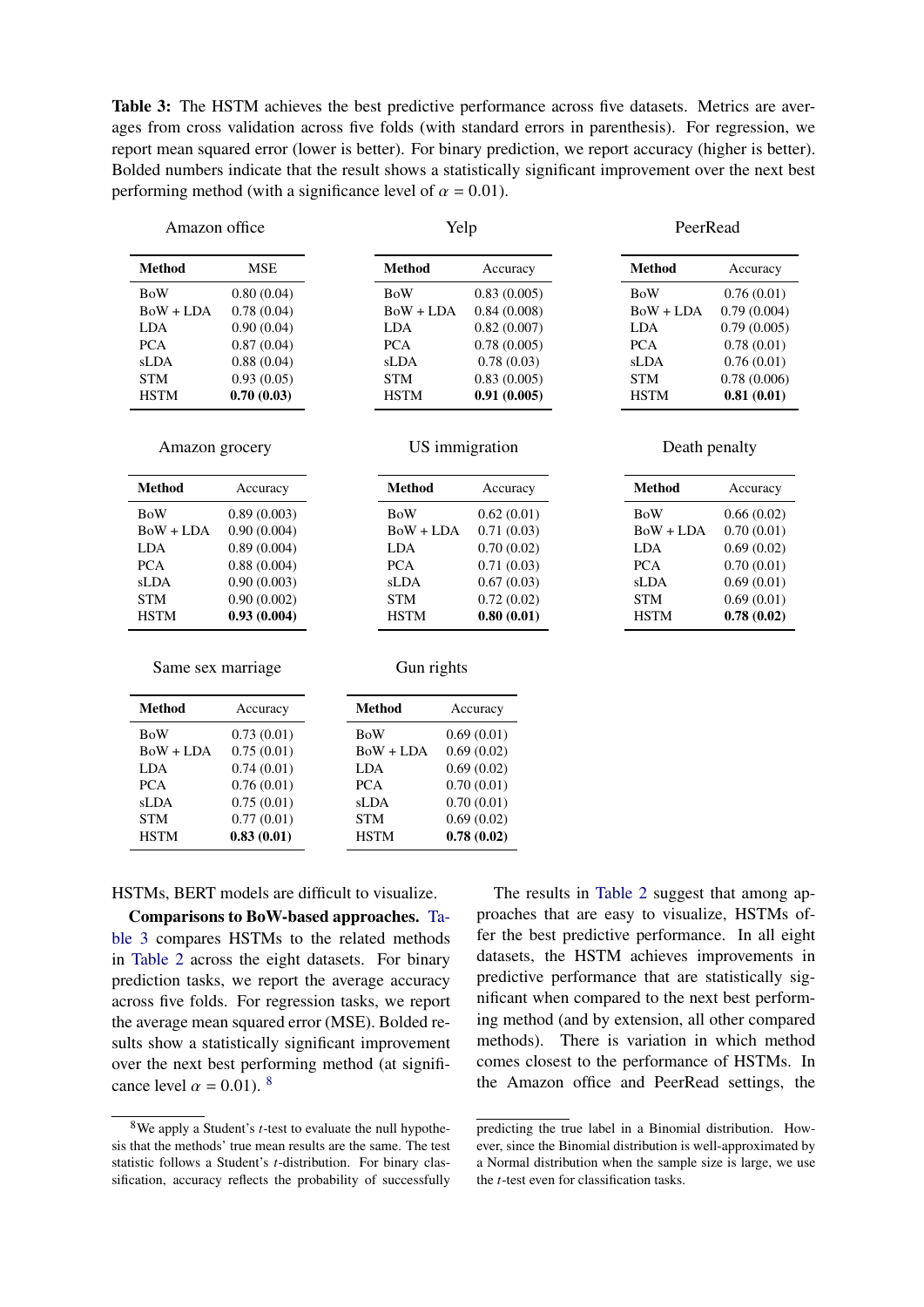BoW + LDA method is the next best performing method after the HSTM. In the remaining settings, the STM approach, which relates to the framework from [Card et al.](#page-11-6) [\(2017\)](#page-11-6), is the second best.

<span id="page-7-0"></span>Table 4: In five out of eight settings, the HSTM's predictive performance is not statistically significantly different (at a significance level of  $\alpha$  = 0.01) than the performance of fine-tuned BERT models, a state-of-the-art approach to supervised text prediction based on transformers. Bolded results indicate when BERT achieves significantly better performance. BERT is a black-box method, making it hard to interpret which parts of text drove prediction. In contrast, HSTMs are easy to visualize. We report MSE for the regression task in the Amazon office setting, and accuracy for the remaining binary classification tasks. The results are averaged across five folds.

| <b>Setting</b> | <b>HSTM</b> | <b>BERT</b> |
|----------------|-------------|-------------|
| Amazon office  | 0.70(0.03)  | 0.53(0.02)  |
| Yelp           | 0.91(0.005) | 0.93(0.002) |
| PeerRead       | 0.81(0.01)  | 0.78(0.01)  |
| Amazon grocery | 0.93(0.005) | 0.96(0.006) |
| US immigration | 0.80(0.01)  | 0.76(0.03)  |
| Death penalty  | 0.78(0.02)  | 0.79(0.01)  |
| Same sex       | 0.83(0.01)  | 0.83(0.01)  |
| Gun rights     | 0.78(0.02)  | 0.77(0.02)  |

Comparison to BERT-based approach. [Ta](#page-7-0)[ble 4](#page-7-0) summarizes the comparison between HSTMs and fine-tuned BERT models. In five out of eight settings, the HSTM's predictive performance is not statistically significantly different (at significance level  $\alpha = 0.01$ ) than the performance of BERT. For the regression task in the Amazon office setting, BERT offers drastic improvements in predictive performance. For the binary classification tasks in the Amazon grocery and Yelp settings, BERT again achieves significantly better performance than HSTMs.

We studied BERT and HSTMs further using the full Yelp reviews dataset, which contains 560,000 training examples and 38,000 test examples. This has become a well-studied benchmark dataset for binary classification from text.<sup>[9](#page-7-1)</sup> The BERT model achieves a test-set accuracy of 0.96, which is consistent with state-of-the-art results.<sup>[10](#page-7-2)</sup> Using

<span id="page-7-2"></span><span id="page-7-1"></span><sup>9</sup>For example, see [https://](https://paperswithcode.com/sota/sentiment-analysis-on-yelp-binary) [paperswithcode.com/sota/](https://paperswithcode.com/sota/sentiment-analysis-on-yelp-binary) [sentiment-analysis-on-yelp-binary](https://paperswithcode.com/sota/sentiment-analysis-on-yelp-binary). <sup>10</sup>[https://huggingface.co/textattack/](https://huggingface.co/textattack/bert-base-uncased-yelp-polarity)

[the best performing hyper-parameters from the](https://huggingface.co/textattack/bert-base-uncased-yelp-polarity) [smaller Yelp setting, we trained the HSTM on this](https://huggingface.co/textattack/bert-base-uncased-yelp-polarity) [benchmark corpus. The HSTM achieves a test-set](https://huggingface.co/textattack/bert-base-uncased-yelp-polarity) [accuracy of 0.91. Taken together with the findings](https://huggingface.co/textattack/bert-base-uncased-yelp-polarity) from [Table 4, the results suggest that while BERT](https://huggingface.co/textattack/bert-base-uncased-yelp-polarity) [remains a competitive approach to supervised text](https://huggingface.co/textattack/bert-base-uncased-yelp-polarity) [prediction, when it is important to trade off per](https://huggingface.co/textattack/bert-base-uncased-yelp-polarity)[formance against the ease of visualizing models,](https://huggingface.co/textattack/bert-base-uncased-yelp-polarity) [HSTMs might offer an attractive solution.](https://huggingface.co/textattack/bert-base-uncased-yelp-polarity)

## [6.4 Ablation Study](https://huggingface.co/textattack/bert-base-uncased-yelp-polarity)

[Which components of the HSTM are important for](https://huggingface.co/textattack/bert-base-uncased-yelp-polarity) [its performance? We conduct an ablation study,](https://huggingface.co/textattack/bert-base-uncased-yelp-polarity) [removing the heterogeneity and linear-in-words](https://huggingface.co/textattack/bert-base-uncased-yelp-polarity) [terms from the outcome model to see the effect](https://huggingface.co/textattack/bert-base-uncased-yelp-polarity) [they have on prediction.](https://huggingface.co/textattack/bert-base-uncased-yelp-polarity)

[We compare the full HSTM to variants that omit](https://huggingface.co/textattack/bert-base-uncased-yelp-polarity) [terms from the outcome model in](https://huggingface.co/textattack/bert-base-uncased-yelp-polarity) [Eq. 5,](#page-2-1)

$$
\begin{array}{ll}\n\text{HSTM-Het.} & \theta_i^{\top} \alpha + x_i^{\top} \omega \\
\text{STM} & \theta_i^{\top} \alpha.\n\end{array} \tag{9}
$$

[For a fair comparison, we apply the initializa](https://huggingface.co/textattack/bert-base-uncased-yelp-polarity)[tion \(using LDA\) that the HSTM uses.](https://huggingface.co/textattack/bert-base-uncased-yelp-polarity)

[Table 5](#page-8-0) [summarizes the findings from this study.](https://huggingface.co/textattack/bert-base-uncased-yelp-polarity) [First, compared to STM, which only uses topics to](https://huggingface.co/textattack/bert-base-uncased-yelp-polarity) [model the outcome, HSTM-Het, which includes](https://huggingface.co/textattack/bert-base-uncased-yelp-polarity) [the linear-in-words term, substantially improves](https://huggingface.co/textattack/bert-base-uncased-yelp-polarity) [held out performance. Second, HSTM-Het per](https://huggingface.co/textattack/bert-base-uncased-yelp-polarity)[forms better than its counterpart , BoW+LDA \(in](https://huggingface.co/textattack/bert-base-uncased-yelp-polarity) [Table 3\). The difference between the methods is](https://huggingface.co/textattack/bert-base-uncased-yelp-polarity) [that HSTM-Het includes a sparsity-inducing L1](https://huggingface.co/textattack/bert-base-uncased-yelp-polarity) [penalty for the linear-in-words term, suggesting](https://huggingface.co/textattack/bert-base-uncased-yelp-polarity) [that sparsity helps predictive performance in the](https://huggingface.co/textattack/bert-base-uncased-yelp-polarity) [settings we study.](https://huggingface.co/textattack/bert-base-uncased-yelp-polarity)

[In four out of the eight datasets, HSTMs see](https://huggingface.co/textattack/bert-base-uncased-yelp-polarity) [a statistically significant improvement \(at signifi](https://huggingface.co/textattack/bert-base-uncased-yelp-polarity)cance level  $\alpha = 0.01$ [\) over the HSTM-Het variant,](https://huggingface.co/textattack/bert-base-uncased-yelp-polarity) [which only uses the linear-in-words and linear-in](https://huggingface.co/textattack/bert-base-uncased-yelp-polarity)[topics terms. The finding suggests that the het](https://huggingface.co/textattack/bert-base-uncased-yelp-polarity)[erogeneity term is useful for text prediction. The](https://huggingface.co/textattack/bert-base-uncased-yelp-polarity) [gain over HSTM-Het varies, with the biggest gain](https://huggingface.co/textattack/bert-base-uncased-yelp-polarity) [in the media framing corpus setting with articles](https://huggingface.co/textattack/bert-base-uncased-yelp-polarity) [about gun control.](https://huggingface.co/textattack/bert-base-uncased-yelp-polarity)

### [6.5 Exploratory Analysis](https://huggingface.co/textattack/bert-base-uncased-yelp-polarity)

[Following the example in](https://huggingface.co/textattack/bert-base-uncased-yelp-polarity) [Table 1,](#page-0-0) we use HSTMs [to perform exploratory data analysis on the re](https://huggingface.co/textattack/bert-base-uncased-yelp-polarity)[maining article subjects in the media framing cor](https://huggingface.co/textattack/bert-base-uncased-yelp-polarity)pus [\(Card et al.,](#page-11-0) [2015\): death penalty, same sex](https://huggingface.co/textattack/bert-base-uncased-yelp-polarity) [marriage, and gun rights.](https://huggingface.co/textattack/bert-base-uncased-yelp-polarity)

[bert-base-uncased-yelp-polarity](https://huggingface.co/textattack/bert-base-uncased-yelp-polarity)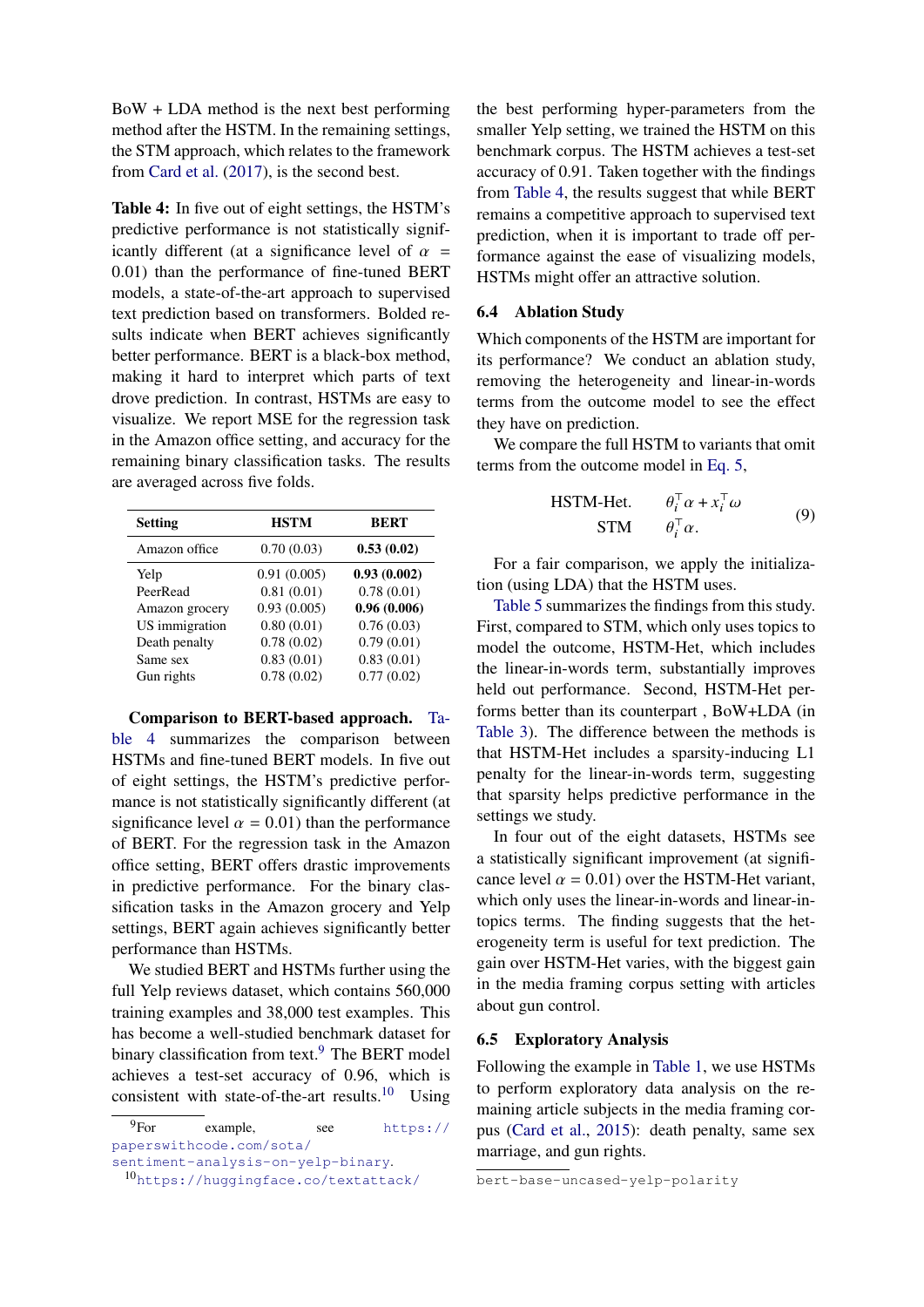<span id="page-8-0"></span>Table 5: An ablation study of the HSTM outcome model reveals that the heterogeneity term in [Eq. 5](#page-2-1) improves prediction.We report the average results across five folds. Bolded numbers indicate that the result shows a statistically significant improvement over the next best performing method (with a significance level of  $\alpha = 0.01$ ).

| Amazon office                          |                                           | PeerRead                               |                                         |            | Yelp                                   |                                           |
|----------------------------------------|-------------------------------------------|----------------------------------------|-----------------------------------------|------------|----------------------------------------|-------------------------------------------|
| <b>Method</b>                          | <b>MSE</b>                                | Method                                 | Accuracy                                |            | <b>Method</b>                          | Accuracy                                  |
| <b>STM</b><br>HSTM-Het.<br><b>HSTM</b> | 0.93(0.04)<br>0.72(0.04)<br>0.70(0.03)    | <b>STM</b><br>HSTM-Het.<br><b>HSTM</b> | 0.78(0.006)<br>0.80(0.01)<br>0.81(0.01) |            | <b>STM</b><br>HSTM-Het.<br><b>HSTM</b> | 0.83(0.005)<br>0.89(0.008)<br>0.91(0.005) |
| Amazon grocery                         |                                           | US immigration                         |                                         |            | Death penalty                          |                                           |
| Method                                 | Accuracy                                  | <b>Method</b>                          | Accuracy                                |            | Method                                 | Accuracy                                  |
| <b>STM</b><br>HSTM-Het.<br><b>HSTM</b> | 0.90(0.003)<br>0.91(0.005)<br>0.93(0.005) | <b>STM</b><br>HSTM-Het.<br><b>HSTM</b> | 0.72(0.02)<br>0.77(0.02)<br>0.80(0.01)  |            | <b>STM</b><br>HSTM-Het.<br><b>HSTM</b> | 0.69(0.01)<br>0.76(0.01)<br>0.78(0.02)    |
|                                        | Same sex marriage                         |                                        |                                         | Gun rights |                                        |                                           |
|                                        | <b>Method</b>                             | Accuracy                               | <b>Method</b>                           |            | Accuracy                               |                                           |
|                                        | <b>STM</b><br>HSTM-Het.<br><b>HSTM</b>    | 0.77(0.01)<br>0.81(0.01)<br>0.83(0.01) | <b>STM</b><br>HSTM-Het.<br><b>HSTM</b>  |            | 0.69(0.02)<br>0.73(0.01)<br>0.78(0.02) |                                           |

[Table 6](#page-9-0) visualizes the first four topics learned by HSTMs in each set of articles. As with the example in [Table 1,](#page-0-0) the "neutral" words reflect the learned topics, the "pro" words capture language used to signal a pro tone (and similarly with "anti" words.) As we describe in [§ 3,](#page-2-3) we identify the neutral, pro and anti words using the fitted HSTM model parameters  $\beta$  and  $\gamma$ . For each subject in the media framing corpus, [Table 6](#page-9-0) suggests that HSTMs find relevant topics and heterogeneous associations between words and the outcome (i.e., tone) in the pro and anti words, as below.

In articles about the death penalty, different executions and court rulings appear as topics. In one ruling, pro death penalty language focuses on the crimes ("Tamerlan" ) and the victims. In contrast, anti death penalty articles invoke phrases such as "evidence" and "pleas". Pro death penalty language invokes the crimes and their victims while anti death penalty language includes racially biased rulings, exoneration and innocence.

In articles about same sex marriage, the HSTM topics include supreme court rulings, recently passed equality bills, and the views of the church. In articles about recently passed bills, pro same

sex marriage is reflected by highlighting states that passed bills ("Cuomo", "Maryland") while the anti tone is reflected by words such as "opposes" and "traditional."

In articles about gun rights, some discussed topics are about marches, background checks, school shootings, and gun laws. In articles about marches, being pro gun-rights is signaled with language about firearms while an anti gun-rights tone is signaled by invoking gun violence.

[Table 7](#page-10-1) visualizes the overall pro and anti words in each article subject. As discussed in [§ 3,](#page-2-3) we use the inferred model parameters  $\omega$  (i.e., linearin-words term). For each subject, the overall proissue and anti-issue words are different than the words that have heterogenous associations with tone, depending on the topic (in [Table 6\)](#page-9-0).

Comparisons to related methods. To further investigate the benefits of HSTMs for exploratory text analysis, [Table 8,](#page-11-10) visualizes the type of analysis enabled by LDA, STMs, and BoW regression on articles about same sex marriage. [Table 8](#page-11-10) reveals some qualitative contrasts between HSTMbased text analysis and the related analyses.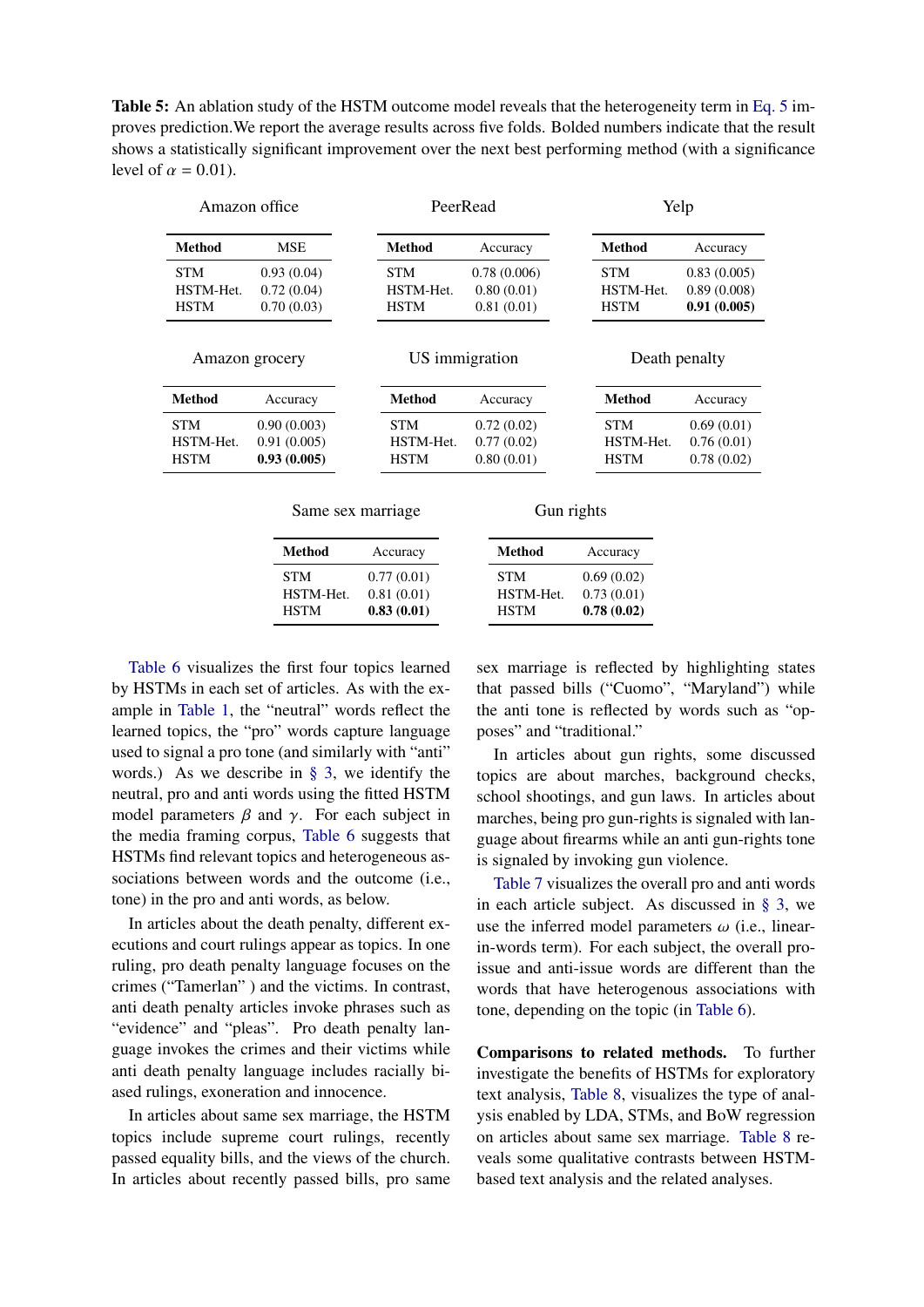<span id="page-9-0"></span>Table 6: Topics learned by HSTMs from the media framing corpus. We visualize the top seven words across four topics. In each fitted topic, the "neutral" words capture the topic, "pro" words language used to signal a pro tone towards the subject (and similarly for "anti" words).

|          | <b>Death Penalty</b>                                                    |
|----------|-------------------------------------------------------------------------|
| Neutral: | execution, court, state, supreme, electric, stay, convicted             |
| Pro:     | rejected, refused, executed, denied, killed, dead, wayne                |
| Anti:    | around, spared, flames, high, least, evidence, reprieve                 |
| Neutral: | penalty, jury, murder, guilty, said, trial, convicted                   |
| Pro:     | victims, hasan, roof, head, victim, five, bolin                         |
| Anti:    | parole, spared, life, deal, want, prison, said                          |
| Neutral: | penalty, cases, court, state, capital, justice, executions              |
| Pro:     | record, liberal, expected, executed, approved, defendant, california    |
| Anti:    | sentences, poor, racial, juries, bias, black, white                     |
| Neutral: | said, murder, penalty, charged, police, man, two                        |
| Pro:     | said, executed, store, tamerlan, victims, could, charged                |
| Anti:    | plea, parole, without, evidence, fatal, possibility, williams           |
|          | <b>Same Sex Marriage</b>                                                |
| Neutral: | new, york, cuomo, equality, gay, albany, bill                           |
| Pro:     | equality, cuomo, legislation, maryland, push, first, making             |
| Anti:    | conservative, woman, christie, opposes, traditional, homosexual, race   |
| Neutral: | society, editor, children, marriage, tax, moral, institution            |
| Pro:     | citizens, even, heterosexual, loving, threat, lesbians, parents         |
| Anti:    | society, moral, man, homosexual, homosexuality, definition, sexual      |
| Neutral: | church, methodist, creech, united, methodists, bishops, bishop          |
| Pro:     | clergy, us, episcopalians, unitarian, rabbis, perform, allow            |
| Anti:    | stance, denomination, woman, catholic, bishops, homosexuality, texas    |
| Neutral: | court, ban, ruling, supreme, federal, legal, state                      |
| Pro:     | struck, supreme, equality, latest, five, last, indiana                  |
| Anti:    | stay, whether, walker, thursday, courts, hold, dismissed                |
|          | <b>Gun Rights</b>                                                       |
| Neutral: | nra, march, said, children, washington, told, million                   |
| Pro:     | nra, convention, rifle, target, executive, firearms, association        |
| Anti:    | violence, high, day, march, lost, demand, americans                     |
| Neutral: | background, system, check, purchases, shows, loophole, checks           |
| Pro:     | fbi, said, records, information, periods, national, using               |
| Anti:    | background, restraining, health, lobby, initiative, purchases, sensible |
| Neutral: | school, killed, high, said, ballot, columbine, colorado                 |
| Pro:     | convention, rights, eight, outside, but, tech, lessons                  |
| Anti:    | killed, children, denver, roberti, called, colorado, recall             |
| Neutral: | illegal, charged, agents, crimes, said, police, federal                 |
| Pro:     | firearm, period, find, banned, goods, bought, honest                    |
| Anti:    | illegal, atf, found, firearms, charged, tobacco, head                   |

After fitting LDA to the articles, most learned topics involve words such as "marriage" and "gay", making it harder to distinguish the themes that each topic capture. Further, from the LDA output alone, it can be difficult to distinguish between pro and anti language in each topic, especially with lack of knowledge of the domain.

ing that they find topic related to those from LDA. However, the topics found by the STM appear much more similar to LDA topics than the ones found by HSTM. As with LDA, "marriage" appears in three out of the four displayed STM topics. As with LDA, the topics do not appear to reveal pro and anti language. For example, the

with the log topics from LDA, it is not surpris-

Since we initialized both STMs and HSTMs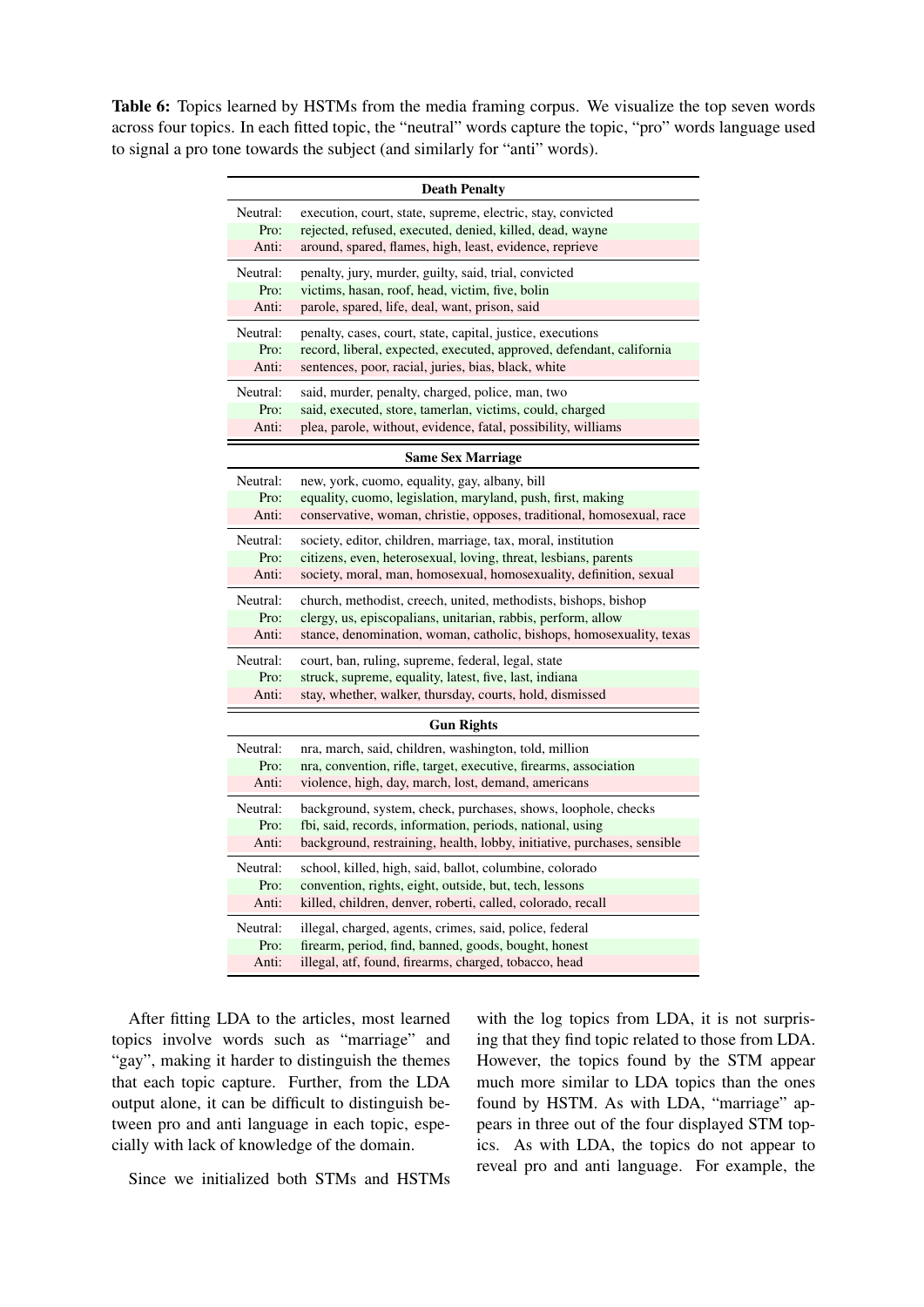<span id="page-10-1"></span>**Table 7:** Words with highest positive and negative  $\omega$  weights learned by HSTMs for various subjects in the media framing corpus. These reflect words that reflect overall pro and anti tone irrespective of topic.

| first, pronounced, died, victims, upholds, rejected, upheld<br>Overall pro:                                                                                       |  |
|-------------------------------------------------------------------------------------------------------------------------------------------------------------------|--|
| spared, life, freed, exonerated, bias, indigent, cited<br>Overall anti:                                                                                           |  |
| Same sex marriage                                                                                                                                                 |  |
| Overall pro:<br>latest, toward, maryland, even, love, struck, equality                                                                                            |  |
| woman, homosexual, define, homosexuality, definition, added, evangelical<br>Overall anti:                                                                         |  |
| Gun rights                                                                                                                                                        |  |
| means, owners, lawsuits, lawful, liberal, convention, defending<br>Overall pro:<br>Overall anti:<br>sensible, lobby, found, lost, reasonable, handguns, dangerous |  |

Death penalty

third topic found by the STM includes the word "union", which indicates a pro tone towards same sex marriage, as well as the word "church," which is associated more closely with the anti side.

The topics found by HSTM (shown in [Table 6\)](#page-9-0) from same sex marriage articles diverge from the topics found by both the STM and LDA. For example, the neutral words in the second topic include words such as "moral" and "institution", which were not ranked high in the corresponding LDA and STM topics.

Moreover, HSTM appears to be more effective at separating neutral words from pro- and anti-tone ones. For example, in the third topic about same sex marriage, the neutral words seem to capture religion generally. The pro words include "rabbis", "unitarian" and "episcopalian", denominations which are known to be more open to same sex marriage compared to other religious groups. The anti words include "catholic" and "bishop", ideologies that maintain an anti same sex marriage stance.

BoW regression infers pro and anti language that is similar to the overall pro-issue and antiissue words found by HSTMs [\(Table 7\)](#page-10-1), but (by design) does not cluster these into topics.

# 7 Discussion

We addressed the problem of modeling the relationship between text and an outcome of interest in service of text analysis and supervised prediction. We proposed the HSTM to jointly model the

structure in text and capture heterogeneity in the relationship between text and outcomes based on the latent topics that drive the text.

We evaluated the HSTM on eight prediction settings and find that it outperforms related methods. We conducted an ablation study to examine how different components of the HSTM contribute to its performance. The study revealed that the HSTM's heterogeneous model of outcomes improves prediction. In addition to forming predictions, the HSTM lets us explore text datasets. We applied the HSTM to four corpora of news articles labeled with pro/anti tone, and discovered pro and anti wording choices.

The HSTM opens several avenues of future work. One area to explore is combining black box language models such as BERT [\(Devlin et al.,](#page-11-3) [2018\)](#page-11-3) with the HSTM to leverage both word embeddings and topics. Another area is adapting the HSTM to produce dynamic topics that vary over time [\(Blei and Lafferty,](#page-11-11) [2006\)](#page-11-11).

## 8 Acknowledgments

This work is supported by NSF grants IIS 2127869 and SaTC 2131508, ONR grants N00014-17-1- 2131 and N00014-15-1-2209, the Simons Foundation and the Sloan Foundation.

## **References**

<span id="page-10-0"></span>Adrian Benton and Mark Dredze. 2018. Deep dirichlet multinomial regression. In *Proceed-*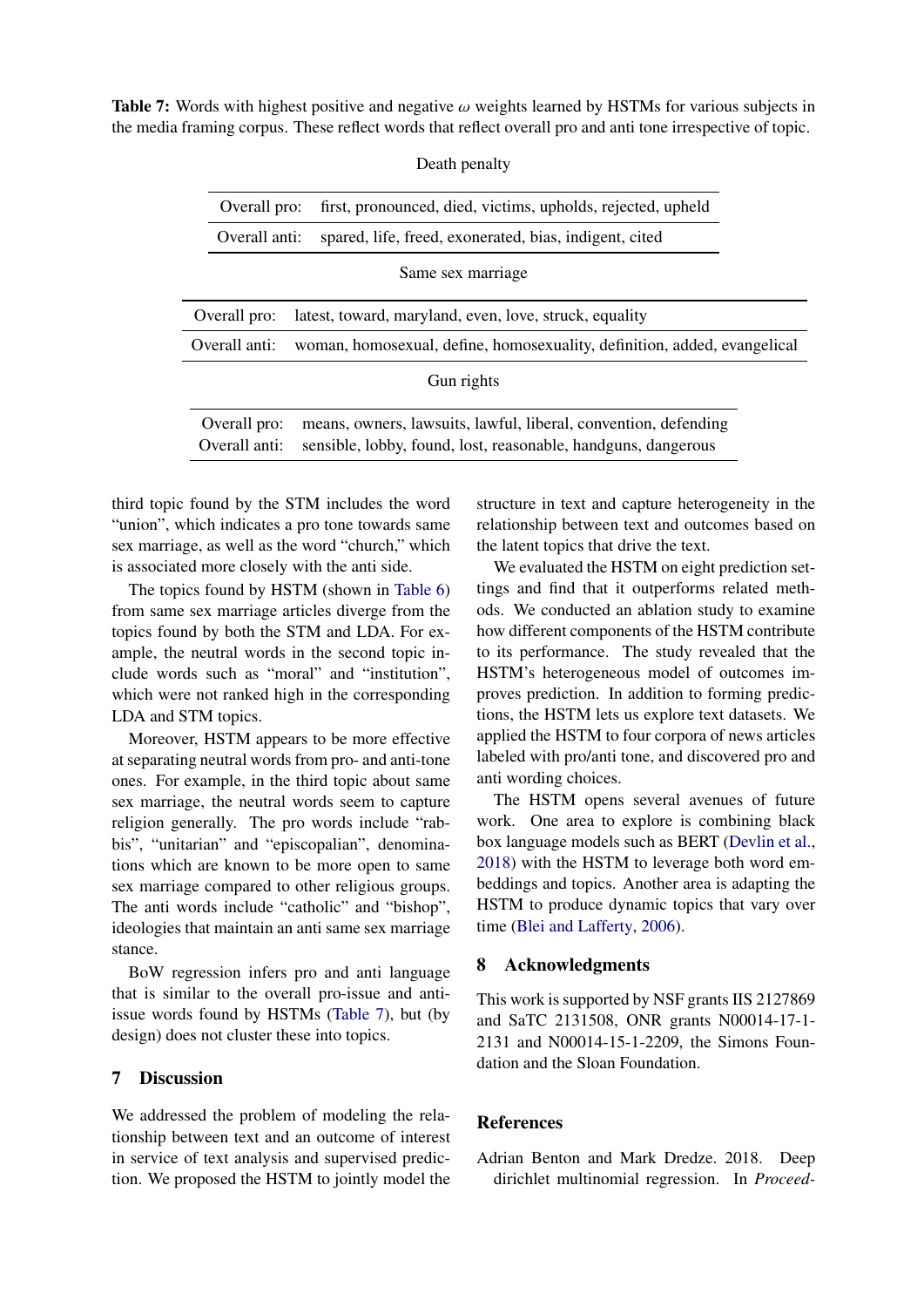<span id="page-11-10"></span>Table 8: HSTMs reveal different insights compared to the analysis enabled by the STM, LDA and BoW regression on articles about same sex marriage. First, we visualize topics 1 through 4 found by the STM and LDA. Second, we visualize the pro and anti words found by BoW regression.

|       | new, york, marriage, civil, legalize                   |  |
|-------|--------------------------------------------------------|--|
|       | marriage, married, god, us, people                     |  |
|       | church, rev, methodist, unions, clergy                 |  |
|       | marriage, court, states, ruling, state                 |  |
|       | LDA topics                                             |  |
|       | marriage, new, gay, state, york, civil, rights         |  |
|       | marriage, gay, people, couples, but, one, right        |  |
|       | church, said, unions, united, rev, methodist, bishop   |  |
|       | marriage, court, state, gay, supreme, couples, states  |  |
|       | BoW regression coefficients                            |  |
| Pro:  | benefits, equality, new, married, rights, gay, couples |  |
| Anti: | amendment, said, woman, marriages, man, church, ban    |  |

STM topics

*ings of NAACL-HLT*.

- <span id="page-11-11"></span>David M Blei and John D Lafferty. 2006. Dynamic topic models. In *Proceedings of ICML*.
- <span id="page-11-2"></span>David M Blei, Andrew Y Ng, and Michael I Jordan. 2003. Latent dirichlet allocation. *Journal of machine Learning research*, 3(Jan):993– 1022.
- <span id="page-11-8"></span>Ziqiang Cao, Sujian Li, Yang Liu, Wenjie Li, and Heng Ji. 2015. A novel neural topic model and its supervised extension. In *Proceedings of AAAI*.
- <span id="page-11-0"></span>Dallas Card, Amber Boydstun, Justin H Gross, Philip Resnik, and Noah A Smith. 2015. The media frames corpus: Annotations of frames across issues. In *Proceedings of ACL*.
- <span id="page-11-6"></span>Dallas Card, Chenhao Tan, and Noah A Smith. 2017. Neural models for documents with metadata. *Proceedings of ACL*.
- <span id="page-11-4"></span>Jonathan Chang, Sean Gerrish, Chong Wang, Jordan L Boyd-Graber, and David M Blei. 2009. Reading tea leaves: How humans interpret topic models. In *Advances in neural information processing systems*.

<span id="page-11-9"></span>Rajarshi Das, Manzil Zaheer, and Chris Dyer. 2015. Gaussian lda for topic models with word embeddings. In *Proceedings of ACL*.

- <span id="page-11-1"></span>Dorottya Demszky, Nikhil Garg, Rob Voigt, James Zou, Jesse Shapiro, Matthew Gentzkow, and Dan Jurafsky. 2019. Analyzing polarization in social media: Method and application to tweets on 21 mass shootings. In *Proceedings of the 2019 Conference of the North American Chapter of the Association for Computational Linguistics: Human Language Technologies, Volume 1 (Long and Short Papers)*, pages 2970– 3005.
- <span id="page-11-3"></span>Jacob Devlin, Ming-Wei Chang, Kenton Lee, and Kristina Toutanova. 2018. Bert: Pre-training of deep bidirectional transformers for language understanding. *Proceedings of NAACL-HLT*.
- <span id="page-11-7"></span>Adji B Dieng, Francisco JR Ruiz, and David M Blei. 2019. Topic modeling in embedding spaces. *Transactions of the Association for Computational Linguistics*.
- <span id="page-11-5"></span>Jacob Eisenstein, Amr Ahmed, and Eric P Xing. 2011. Sparse additive generative models of text. *Proceedings of ICML*.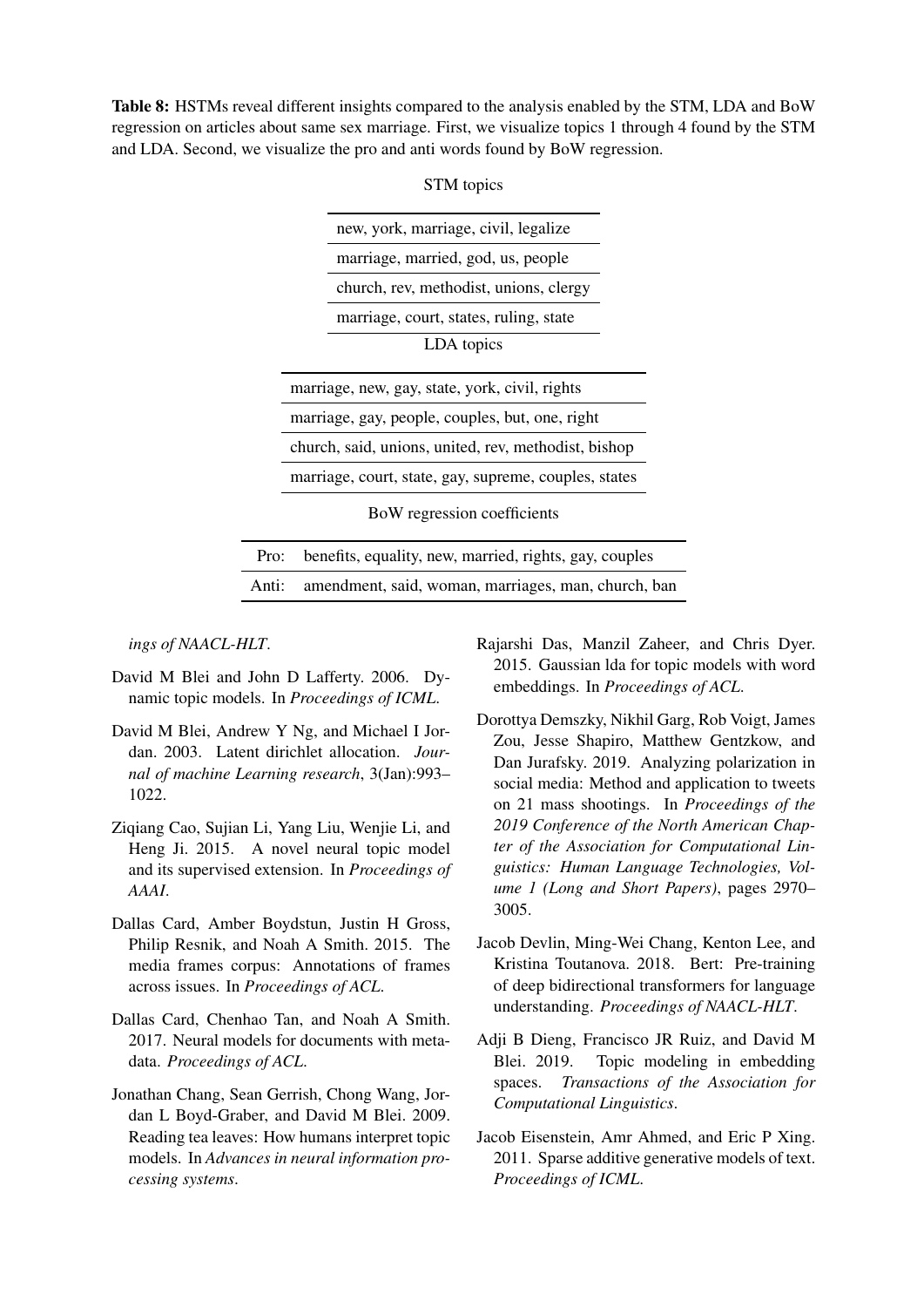- <span id="page-12-0"></span>Shi Feng, Eric Wallace, Alvin Grissom II, Mohit Iyyer, Pedro Rodriguez, and Jordan Boyd-Graber. 2018. Pathologies of neural models make interpretations difficult. In *Proceedings of the 2018 Conference on Empirical Methods in Natural Language Processing*, pages 3719– 3728.
- <span id="page-12-5"></span>Justin Grimmer and Brandon M Stewart. 2013. Text as data: The promise and pitfalls of automatic content analysis methods for political texts. *Political analysis*, 21(3):267–297.
- <span id="page-12-16"></span>Junxian He, Zhiting Hu, Taylor Berg-Kirkpatrick, Ying Huang, and Eric P Xing. 2017. Efficient correlated topic modeling with topic embedding. In *Proceedings of KDD*, pages 225–233.
- <span id="page-12-20"></span>Irina Higgins, Loic Matthey, Arka Pal, Christopher Burgess, Xavier Glorot, Matthew Botvinick, Shakir Mohamed, and Alexander Lerchner. 2016.  $\beta$ -VAE: Learning basic visual concepts with a constrained variational framework.
- <span id="page-12-8"></span>Geoffrey E Hinton. 2002. Training products of experts by minimizing contrastive divergence. *Neural computation*, 14(8):1771–1800.
- <span id="page-12-1"></span>Alon Jacovi and Yoav Goldberg. 2020. Towards faithfully interpretable nlp systems: How should we define and evaluate faithfulness? In *Proceedings of the 58th Annual Meeting of the Association for Computational Linguistics*, pages 4198–4205.
- <span id="page-12-2"></span>Sarthak Jain and Byron C Wallace. 2019. Attention is not explanation. In *Proceedings of the 2019 Conference of the North American Chapter of the Association for Computational Linguistics: Human Language Technologies, Volume 1 (Long and Short Papers)*, pages 3543– 3556.
- <span id="page-12-18"></span>Dongyeop Kang, Waleed Ammar, Bhavana Dalvi, Madeleine van Zuylen, Sebastian Kohlmeier, Eduard Hovy, and Roy Schwartz. 2018. A dataset of peer reviews (peerread): Collection, insights and NLP applications. *arXiv preprint arXiv:1804.09635*.
- <span id="page-12-3"></span>Pieter-Jan Kindermans, Sara Hooker, Julius Adebayo, Maximilian Alber, Kristof T Schütt, Sven Dähne, Dumitru Erhan, and Been Kim. 2019.

The (un) reliability of saliency methods. In *Explainable AI: Interpreting, Explaining and Visualizing Deep Learning*, pages 267–280. Springer.

- <span id="page-12-19"></span>Diederik P Kingma and Jimmy Ba. 2015. Adam: A method for stochastic optimization. *Proceedings of ICLR*.
- <span id="page-12-7"></span>Diederik P Kingma and Max Welling. 2013. Auto-encoding variational bayes. *arXiv preprint arXiv:1312.6114*.
- <span id="page-12-4"></span>Klaus Krippendorff. 2018. *Content analysis: An introduction to its methodology*. Sage publications.
- <span id="page-12-10"></span>Simon Lacoste-Julien, Fei Sha, and Michael I Jordan. 2008. Disclda: Discriminative learning for dimensionality reduction and classification. In *Advances in neural information processing systems*, pages 897–904.
- <span id="page-12-17"></span>Hugo Larochelle and Stanislas Lauly. 2012. A neural autoregressive topic model. In *Proceedings of NeurIPS*, pages 2708–2716.
- <span id="page-12-15"></span>Jey Han Lau, Timothy Baldwin, and Trevor Cohn. 2017. Topically driven neural language model. *Proceedings of ACL*.
- <span id="page-12-6"></span>Jon D McAuliffe and David M Blei. 2008. Supervised topic models. In *Proceedings of NeurIPS*.
- <span id="page-12-9"></span>P McCullough and JA Nelder. 1989. *Generalized linear models*. Chapman and Hall.
- <span id="page-12-14"></span>Yishu Miao, Lei Yu, and Phil Blunsom. 2016. Neural variational inference for text processing. In *Proceedings of ICML*.
- <span id="page-12-12"></span>Viet-An Nguyen, Jordan Boyd-Graber, Philip Resnik, and Kristina Miler. 2015. Tea party in the house: A hierarchical ideal point topic model and its application to republican legislators in the 112th congress. In *Proceedings of ACL*.
- <span id="page-12-11"></span>Viet-An Nguyen, Jordan L Ying, and Philip Resnik. 2013. Lexical and hierarchical topic regression. In *Proceedings of NeurIPS*.
- <span id="page-12-13"></span>Daniel Ramage, David Hall, Ramesh Nallapati, and Christopher D Manning. 2009. Labeled lda: A supervised topic model for credit attribution in multi-labeled corpora. In *Proceedings of EMNLP*.